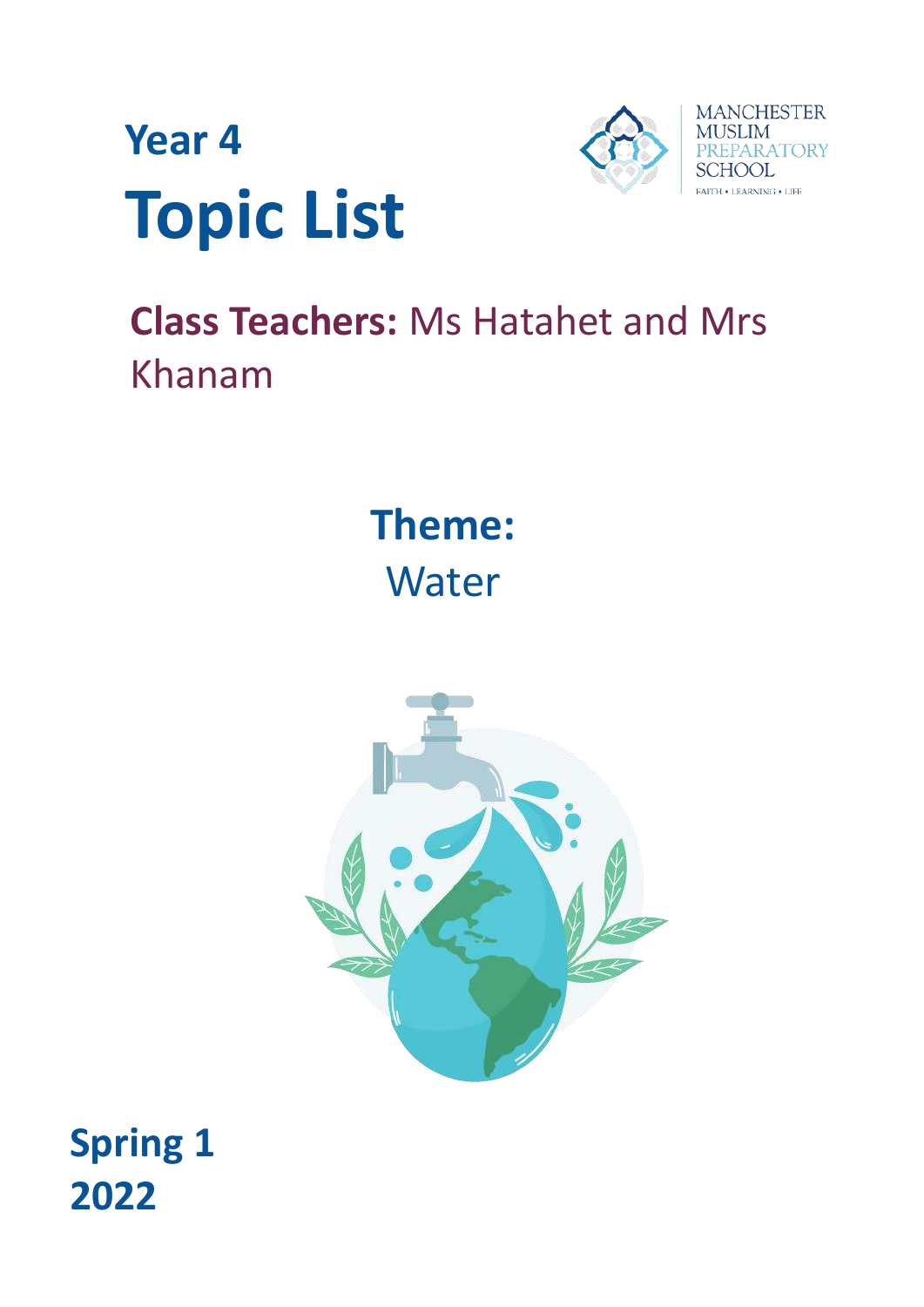# **MATHEMATICS ENGLISH**

- Explore different formal and informal methods to multiply and divide.
- Investigate factor pairs and mental calculations.
- Find the area of rectilinear shapes by counting squares.
- Recognise and show, using diagrams, families of common equivalent fractions.
- Count up and down in hundredths; recognise that hundredths arise when dividing an object by 100 and dividing tenths by 10.
- Children will be given ample opportunities to use a variety of resources to explore the units this term and investigate different ways to represent their responses.

# **COMPUTING**

Introduction to Scratch -This half term Y4 students | • Plural and Possessive '-s' will be introduced to Scratch, a visual programming language using blocks. Students will be creating their own stories and be able to put into practice their computational skills developed so far. As students design Scratch project, they will learn to think creatively and reason systematically.

Selection and precision - Adjusting power and technique in accordance with distance of a target.

Applying catching and throwing skills in a scored game. Understanding why healthy-life style and physical fitness is important.

#### Basketball/Netball

Recognising different positions within a team and understanding why we do not always chase the ball. Developing skills used in netball/basketball and applying

them in modified games.

 Fiction: In this unit, the children explore fantasy fiction. They read the interactive eBook, asking questions and developing understanding of inference. They use drama to explore characters and suspense. They develop editing and proof-reading skills. They plan, edit and write a new episode of the fantasy story they have studied

 Non-Fiction: In this unit, the children explore the Big Question: What is the world's most incredible sport?

They read the interactive eBook, finding information and distinguishing between fact and opinion.



They answer the Big Question, planning and writing their own newspaper report.

- Grammar Place
- Comparative and Superlative
- Multi-clause Sentences
- Using Commas with Fronted Adverbials
- Apostrophes to Show possession
- 

# **QURAN**

**Memorisation:** Surah al-A'laa **Revision:** From al-Ghashiyah to an-Naas **Reading:** Read from Qaidah books based on individual reading levels or from the Quran based on continued assessment.

# **PE ISLAMIC STUDIES**

**Seerah:** The Year of Sorrow (Reliance on Allah) **Seerah:** Al-Isra' and Al-Mi'raj (Renewed Hope) **Seerah:** The Pledge at 'Aqabah (Promise of Protection)

**Seerah:** The Hijrah (Permission to Emigrate) **Seerah:** Life in Medina (Muslim Brotherhood) **Seerah:** First Constitution: A link to modern life (Justice, Fairness & Security)